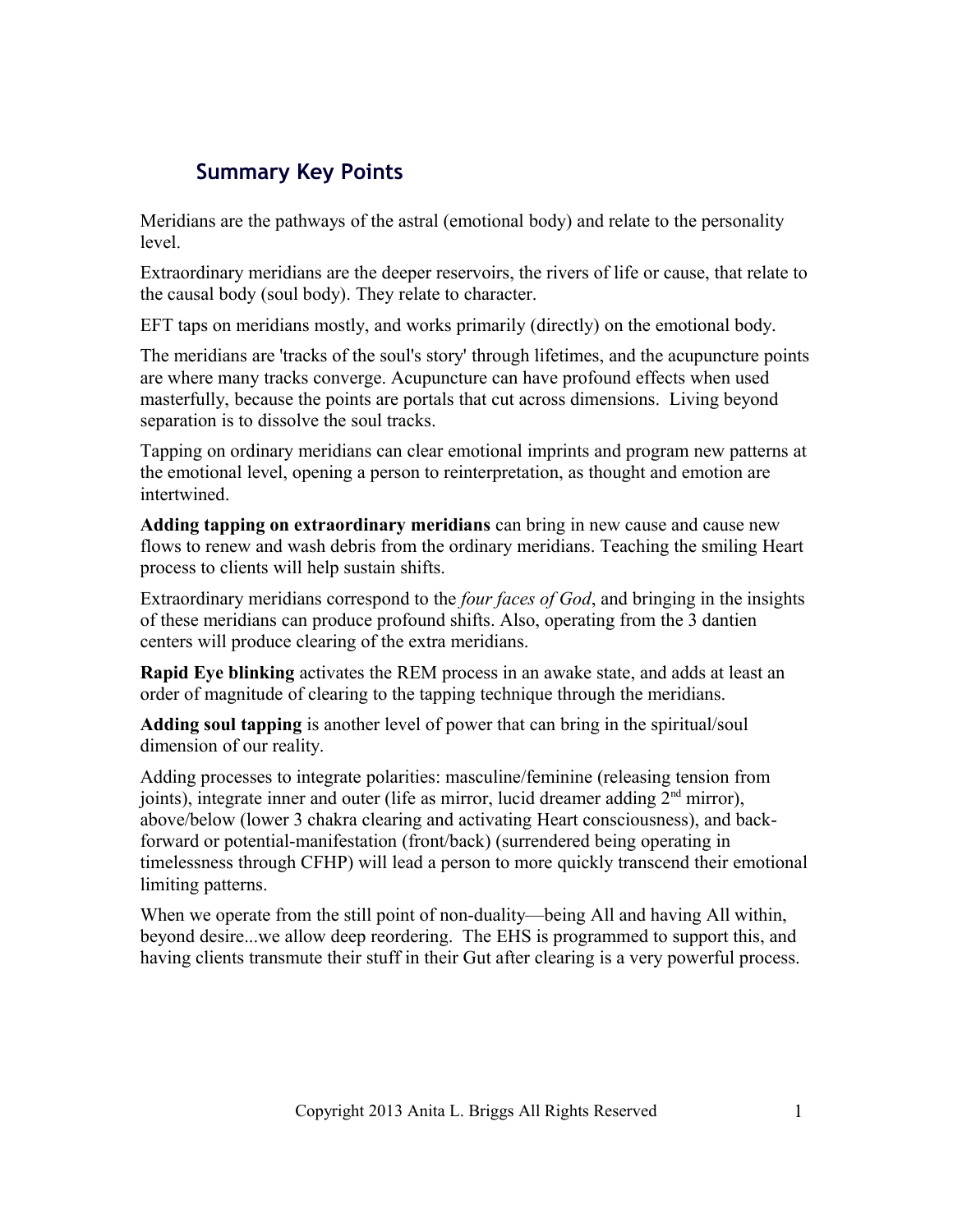## *IMT-Enhanced Soul Tapping EFT*

This section provides a brief description of a process that combines many tools and techniques to enhance the basic method of emotional clearing through the popular EFT tapping routine. Only the bare minimum of explanations of tapping the meridians to achieve emotional clearing and healing is provided, and it is assumed you are very familiar with EFT principles and with EFT and healing by resonance (light and frequency).

## **The EFT Routine**

See tapping routines document for information on the points, associated meridians and themes with those meridians.

## **The Additions**

## **Eye Blinking**

As you are doing the tapping routine, augment the process by continually blinking your eyes and moving them around a bit (so they are not fixed on any focal point). This induces the REM state—a slower alpha brainwave state that allows for deep emotional release. In our REM sleep, we process the events of the day and file them away as well as release whatever can be let go of. With this process, you are in an awake REM state and your mind's files are open on the issue you are releasing on. As you think about the issue and make positive statements that may trigger you to resist, you will feel the negative emotional material that you've stored away start to come up. This emotional energy will start to blink out the eyes. The release statements can help to further support and accelerate the emotional release.

Inducing REM for emotional clearing is the basis of Rapid Eye Technology, a very powerful modality that I've used since 2002 (one of the few modalities that has stuck and has been able to evolve with all that I do). While RET uses a wand moving in specific NLP patterns, I have found the simple addition of eye blinking with EFT to produce *significantly better* results than EFT alone.

#### *Specific sensations in the eyes*

The specific energy that clears out the eyes has a distinct sensation depending on its nature. For example, anger will feel like grit, sand, or small chunks in the eyes, grief/sadness causes heaviness in the eyes, stinging and sometimes even a stabbing feeling is related to fear; and dryness indicates resentment. You may find that your eyes are veiled in certain spots, that they are itchy or have a full feeling, that one eye is heavier than the other, that you can barely blink without using all of your face muscles—all this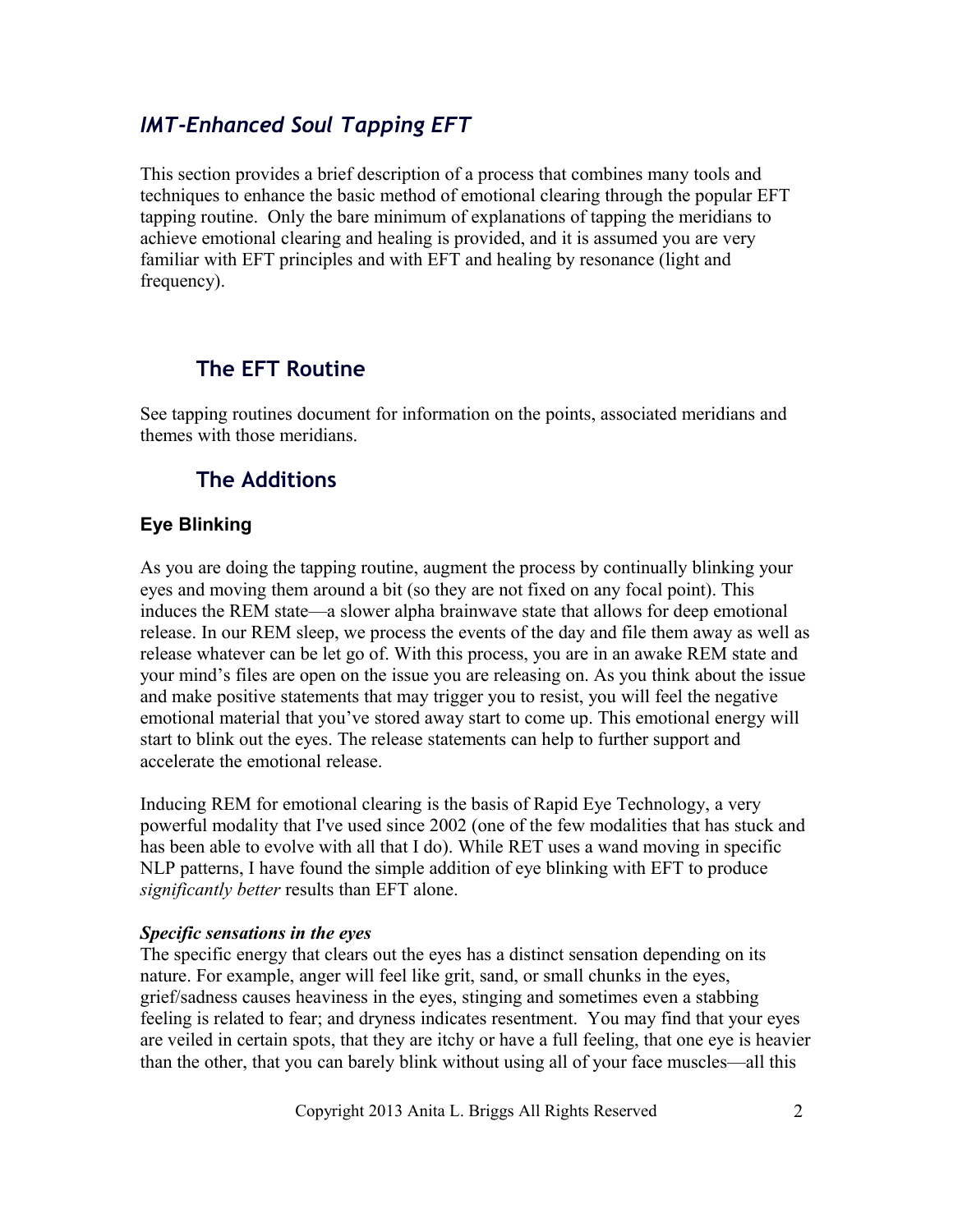is within normal experience as you tap out the emotional energy from the past. You will notice that as you persevere with tapping and the statements, the sensation in your eyes will keep changing. Your eyes may clear for a brief moment only to become heavy or gritty once again—this is not because the emotions have come back, but rather you are clearing more layers of emotional energy.

Anger  $=$  grit fear = stinging and could be stabbing pain  $resentment = dry eyes$ regret, grief, sense of loss, sadness, heavy heart = tiredness, eyes close and may get puffy or teary (client may say they are just tired of blinking, but then eyes pop open and they are not tired of blinking anymore!) veiled = things don't want to see or were not supposed to see itchy = buildup to release or irritated left eye= feminine pole of consciousness; often mother-women issues/nurturing; feminine roles (depends on context) right eye = masculine pole of consciousness; often father-men issues; masculine roles (depends on context)

A trained Rapid Eye Therapy (RET) therapist would be able to recognize what is clearing and guide you to deeper clearing. But if you are a seasoned EFT'er, then you may have a good intuitive sense of what you are clearing as well. You may also take comfort in the fact that you do not have to know what you are clearing in order to have the clearing occur. The blinking and natural REM state that you enter in the process will take care of that. And by tuning into the issue being transformed every now and then in the tapping process, you will naturally elicit the underlying trapped emotions.

## *Focusing Release statements According to Energy Clearing From the Eyes*

If you can recognize the general sensations of energy in the eyes, you can use specific release statements to match what your eyes are doing. This can help to deepen the release. You may be surprised at what you are clearing, but when you say things out loud, you will notice how they resonate. If you are uncertain, you can try some words out and you will naturally self-correct if they don't feel quite right. Below are short lists of some emotion words/phrases that can match the general sensations, which can be used to clear more deeply while blinking/tapping. You can go through the list of words associated with the emotional energy that your eyes are clearing out, and you will feel deeper release. It is best to add your own words throughout, according to what you are feeling.

Take your cue from the sensation in your eyes, and if that does not tell you anything, then see what you are feeling. When your eyes seem to change, use the positive Soul Tapping/Love statements before moving on to other release statements.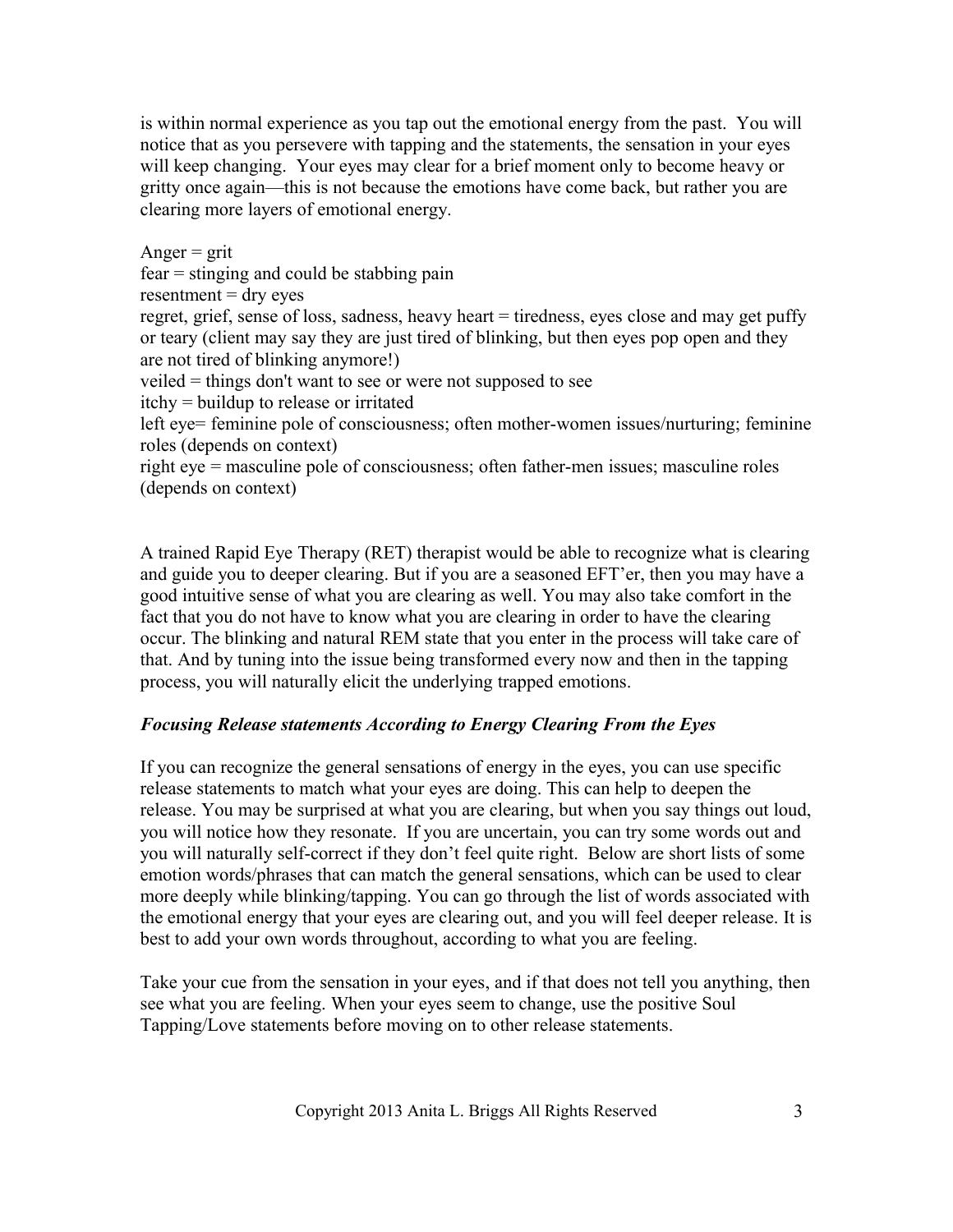Please understand that this process is a small part of the power in RET; however it is an easy and important addition to EFT that can greatly accelerate and deepen release. I have found it so effective that I have abandoned the tapping altogether and just use the eye blinking. That said, I have the EHS running through the process too. But I noticed much greater clearing before I even created the EHS by adding eye blinking to tapping.

Below are some emotion scripts to give you ideas on how to help a client release on things. Ask the client what they feel in their eyes every so often, and use words based on sensation in eyes,]. Or you can tune in and feel intuitively and say words based that, and/or you can ask your client what they are feeling.

I do this over the phone and so keep it simple. When the client's eyes clear or if we've been at it for some time and I feel guided to move on, then I have the client squeeze eyes tight and open—three times, then close eyes and tune in again.

You can also add the left-right eye movement, and the humming/counting from EFT at this point, before having them close their eyes and tuning in again.

### *Always good to do a before and after SUDs test on a scale from 0..10.*

I typically have a fair bit of exploring before I go into the blinking/clearing part; that way I have a bigger picture and can bring in many elements and cover much more than just what we are tuned into as a starting point.

#### *Abandoned*

Alone/deep hurt/rejected /unworthy/worthless/not good enough/ashamed Lonely/helpless/hopeless/unwanted/afraid to love/love is pain/afraid to trust Trust makes me vulnerable/longing/needy/humiliated/betrayed/tricked Don't want to need/don't need you/holding back/resentful/fear of intimacy Fear of disappointment/fear of being abandoned/expecting hurt/closed heart Unsupported/no one's there for me/struggle/have to do it alone/weak/ Self-critical/self-loathing/if I were better I'd be loved/have to please to get love Separate/isolated/don't belong/never fit in/different/odd/ashamed/ Forgotten/discarded/unworthy/ignored/left out/poor me/unhappy

#### *Anger*

Angry/mad/pissed off/annoyed/frustrated/disturbed/outraged/fuming/seething/can't believe it/violated/mistreated/anger turned inward/hurt/diminished/damaged/ Brooding/boiling/passive aggressive/argumentative/ Closed/curt/cold/caustic/defiant/destructive/harsh/stern/abrasive/clenched Explosive/fierce/enraged/uncontrolled/furious/hostile/hating/indignant/impatient/short/ Irate/aggressive/belligerent/livid/mad/mean/pushy/resentful/vengeful/vindictive/attacking Agitated/uptight/perturbed/brutal/vicious/violent/wilful/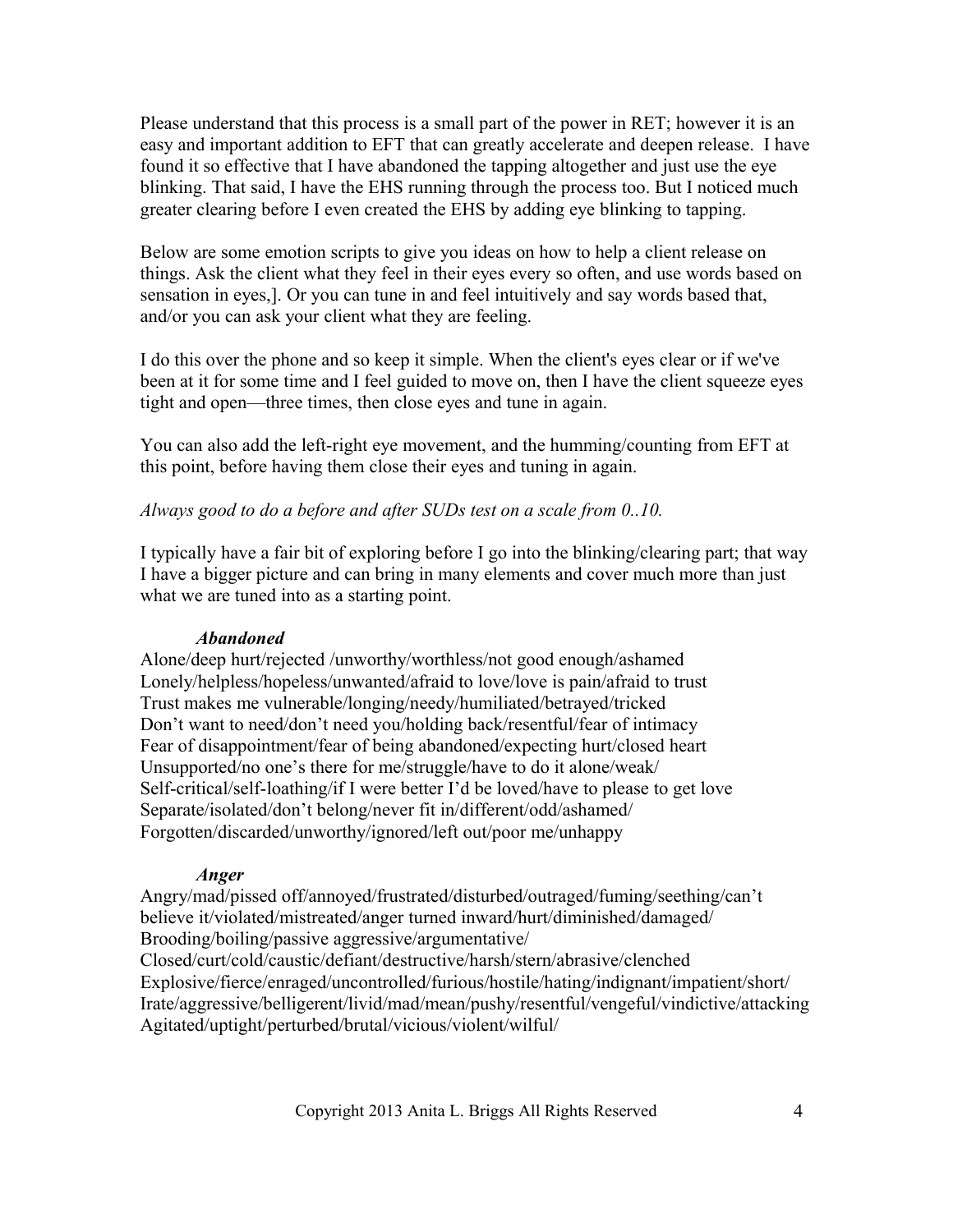#### *Apathy*

Depressed/what's the point/no energy/down/bleak/despairing/shut down/ Cut-off/suppressed/defeated/dead/it's no use trying/despair/discouraged/desolate/empty Drained/failure/futile/can't do it/giving up/hopeless/helpless/powerless/indifferent Invisible/I don't matter/no one cares/it's too late/dismissed/unimportant/loser/lost/ Resigned/too late/filed/too tired/unfeeling/numb/stuck/useless/unfocused/ Confused/overwhelmed/too hard/incapable/powerless/worthless

#### *Fear*

Fear/scared/frightened/uneasy/overwhelmed/can't cope/can't handle this/insecure Anxious/apprehensive/unsure/cautious/doubtful/uneasy/nervous/dread/clammy Breathless/frightened/paralyzed/frozen/embarrassed/have to get away/ Hesitant/uncertain/inhibited/irrational/nervous/paranoid/don't want to be here/unsafe Shy/withdrawn/fearful/suspicious/can't trust/tense/threatened/timid/trapped/vulnerable/

#### *Grief*

Loss/sad/anguished/hurt/sorrow/heart ache/empty/can't let go/overwhelming pain Deep grief/pained/despair/lost so much/I'll never recover/the wound is too painful Stuck/can't on with life/can't move forward/distraught/heartsick/helpless/things won't ever change/

Inconsolable/heartbroken/longing/loss/melancholy/mourning/poor me Regret/guilt/remorseful/it's too late/tormented/tortured over the past/unforgivable/doing penance/suffering

#### *Lust/Craving*

Compulsive/impulsive/cravings/demanding/need it now/greedy/frenzy/ Out of control/numb/can't be satisfied/empty/need to fill the hole Ravenous/voracious/fixated/driven/impatient/never enough/left empty/ashamed/ Self-hating/self-deprecating/caught in cycles/guilt/exhausted Uncontrollable/uncontrolled urges/overindulgent/never satisfied Possessive/needy/pushy/selfish/can't control/stuck/wanting/must have/obsessed

#### *Panic*

Terrified/overwhelmed/fight or flight/have to get away/no way out/can't cope/ Hysterical/petrified/frozen/claustrophobic/threatened/in danger/life is dangerous/ Unsafe/unprotected/no one's there for me/vulnerable/targeted/exposed/too weak/

#### *Resentment*

Begrudging/mistreated/harboured suppressed anger/chip on my shoulder/hard done by Unfairly treated/can't forget/unforgivable/deep resentment/hating/vengeful thoughts/ Ill willed/hard hearted/don't come near me/isolated/leave me alone/withdrawn Closed/cold/hardened/nothing to give/shrivelled/rather be alone/mistrustful

## *Worry*

Worry/unease/unsure/incapable/brooding/obsessive/have to do something/

Copyright 2013 Anita L. Briggs All Rights Reserved 5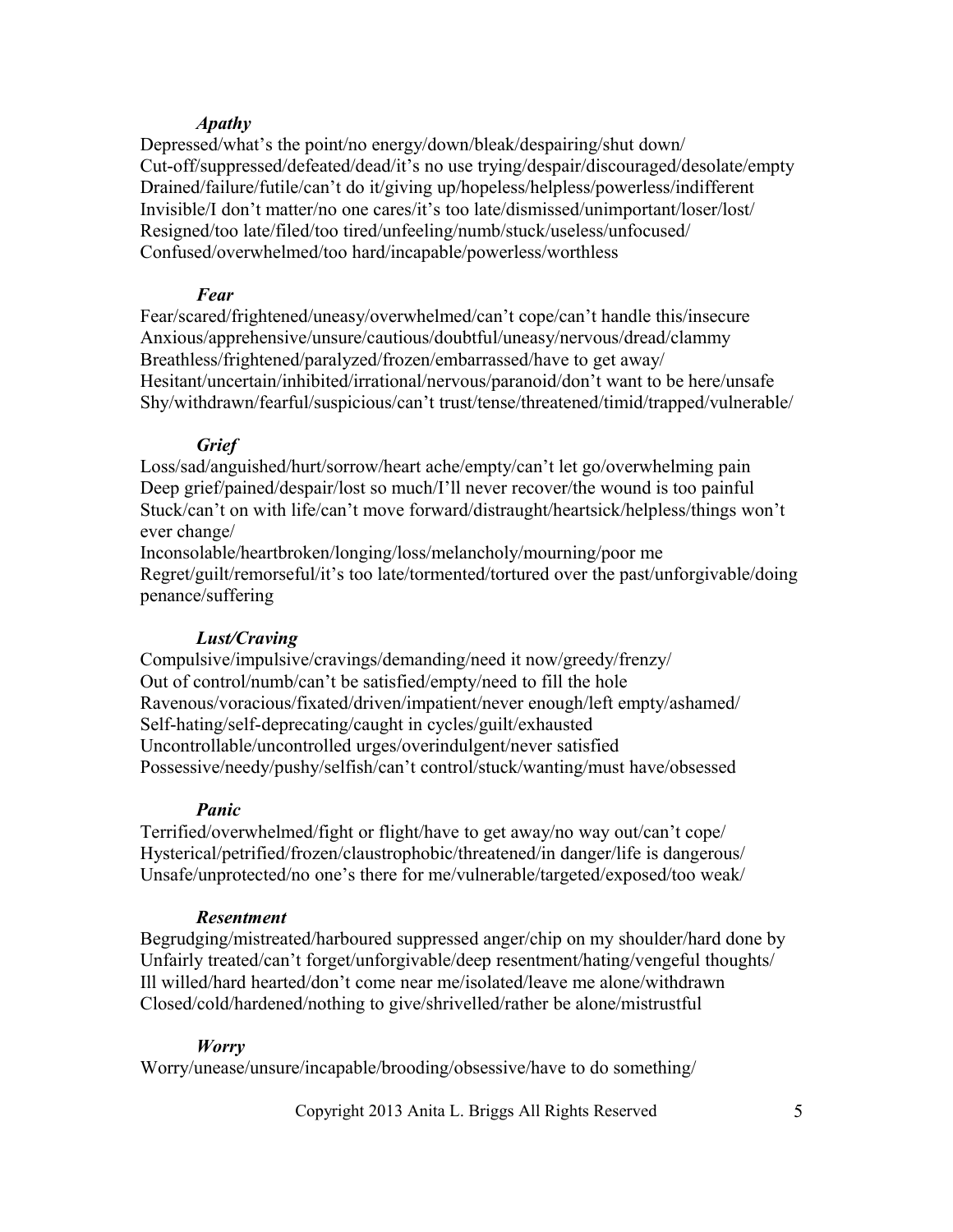Burdened/responsible/have to fix it/weight on my shoulders/anything can happen Fear of life/need to control/negatively focused/powerless/overwhelmed/tense/ Obsessive thinking/afraid of my negative thinking/superstitious/irrational/out of control/

## **Soul Tapping**

Soul tapping is a process I learned from Dr. Sha's teachings, which appear in his book *Soul Wisdom*. You invoke the power of the soul of your diseased organ or body part that is in pain, for example, and you tap the area, making sure to open the meridians around the area. While you tap, you send divine light and love to the area. This is a pretty simple, yet quite effective method when combined with faith.

Everything in you is consciousness. Your organs have consciousness, as do your cells. Their consciousness is not as evolved as yours is, in much the same way as yours is not as evolved as the consciousness of your Higher Self. However, that does not preclude the ability to learn from them, because their perspective is different from yours. The human being may be likened to the *cellular level* of God. Your consciousness expands as you extend it to higher aspects of being, as well as to the quantum level.

All qualities of the human personality, such as courage, success, or compassion, are archetypal energies of the Infinite—they are embodied in conscious beings of the angelic realm. John Randolph Price describes these in his book, *The Angels Within Us*. There are 600 archangelic beings, each one holding a certain divine quality or insight to bridge and anchor us into the new creation. Nothing is conceptual...or nothing conceptual is real, and all that is real is embodied conciousness. We may call upon the soul or intelligence of these beings in our healing efforts, and when we do, we layer their activations and produce alchemical changes within us. You don't have to know the details and complexities of the soul world, but know that all consciousness is ensouled and that when you tap into the soul nature of things you are calling upon their intelligence in its pristine, undistorted state. Using soul tapping regularly opens you to a deeper reality; as you recognize this deeper realm of creation, you invite the support of the many beings whose mission it is to support this great transitionary period.

The addition to EFT adds depth and opens up healing to receive greater spiritual support. You begin by identifying the mental/emotional part that is in need of transformation. For example, a part of your psyche like the inner child or the inner critic, an intelligence within you such as your wealth consciousness, your inner freedom, your empowerment, a chakra or organ such as the liver or heart, a gland like the thyroid or sexual glands, or a pattern of behavior like clinginess, overeating, etc.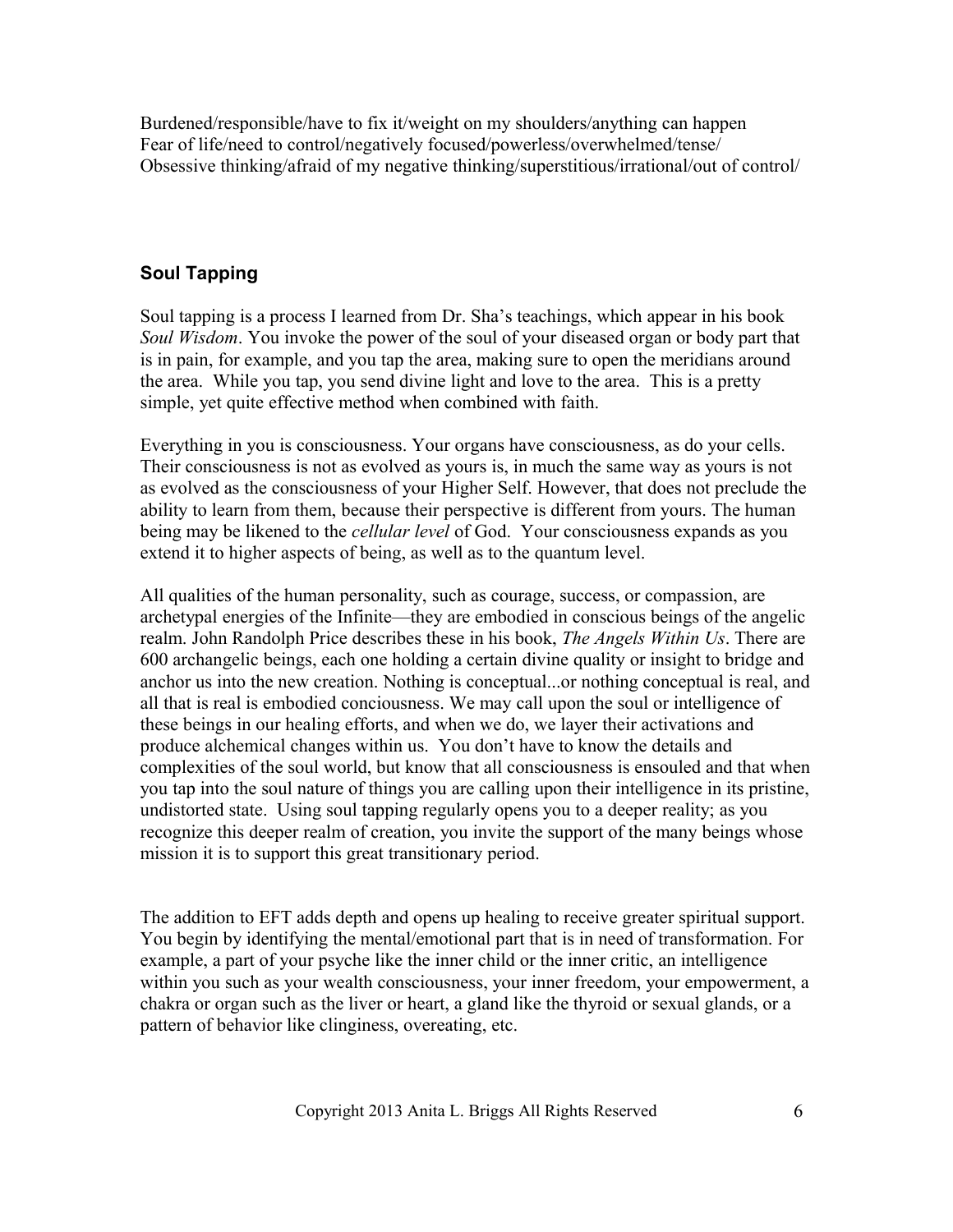Once you've identified the 'part' that needs transformation, if necessary, find a positive way of perceiving it. For example, the inner critic may be viewed more positively as the inner protector that tries to keep you safe from external criticism; your clinginess may be your desire to feel loved of feel safe , or your overeating may be your desire for emotional stillness out of the negativity.

Soul tapping invites your soul to tap on the part in need of transformation. You acknowledge that your soul can heal it and the tapping focuses the intention more strongly. I add invoking the angelic hosts who are expressing those divine traits and eager to have these express in our DNA. Understand that when you partake in DNA healing, the whole of creation is impacted, and the universe is in your debt. This is the most expedient way to tap into accelerated awakening.

The EHS is being expanded continuously through 2013-14 as I integrate and work with more and more of what is possible. So call in the heavenly realms and ask for the divine archetypes to get involved and open yourself up at the DNA level. You will integrate the shifts increasingly as you commit to *living* them.

The following are the statements made before and during the tapping routine.

"*Soul of my [part], you have the power to heal yourself. Do a good job. Thank you*."

The following are some examples:

"*Soul of my inner child, you have the power to heal yourself*…" "*Soul of my divine empowerment, you have the power to heal yourself…." "Soul of my divine expression of self, …" "Soul of my wealth consciousness, …" "Soul of my ability to bond in relationships, …" "Soul of my pineal gland/3rd eye,…" "Soul of the Creative Word within me, …" "Soul of my confidence, …" "Soul of my divine Impulse and Intelligence of Courage, …" "Soul of my Love of Self, …"*

As you can see, there is great flexibility in how you choose to express whatever you feel is in need of transformation. You must always express things in their positive. For example, if you are clearing insecurity, then 'confidence' or perhaps 'divine security' is appropriate, given the type of insecurity to be transformed. If you are clearing a sense of victimization, then you may use "soul of my divine empowerment" or "soul of my solar plexus chakra/stomach center", or both. There is no wrong way to express it (so long as you use positive words)—the words will capture the meaning that you intend for them.

While tapping the meridian points, you will be making statements from one of two categories of statements, as described below:

Copyright 2013 Anita L. Briggs All Rights Reserved 7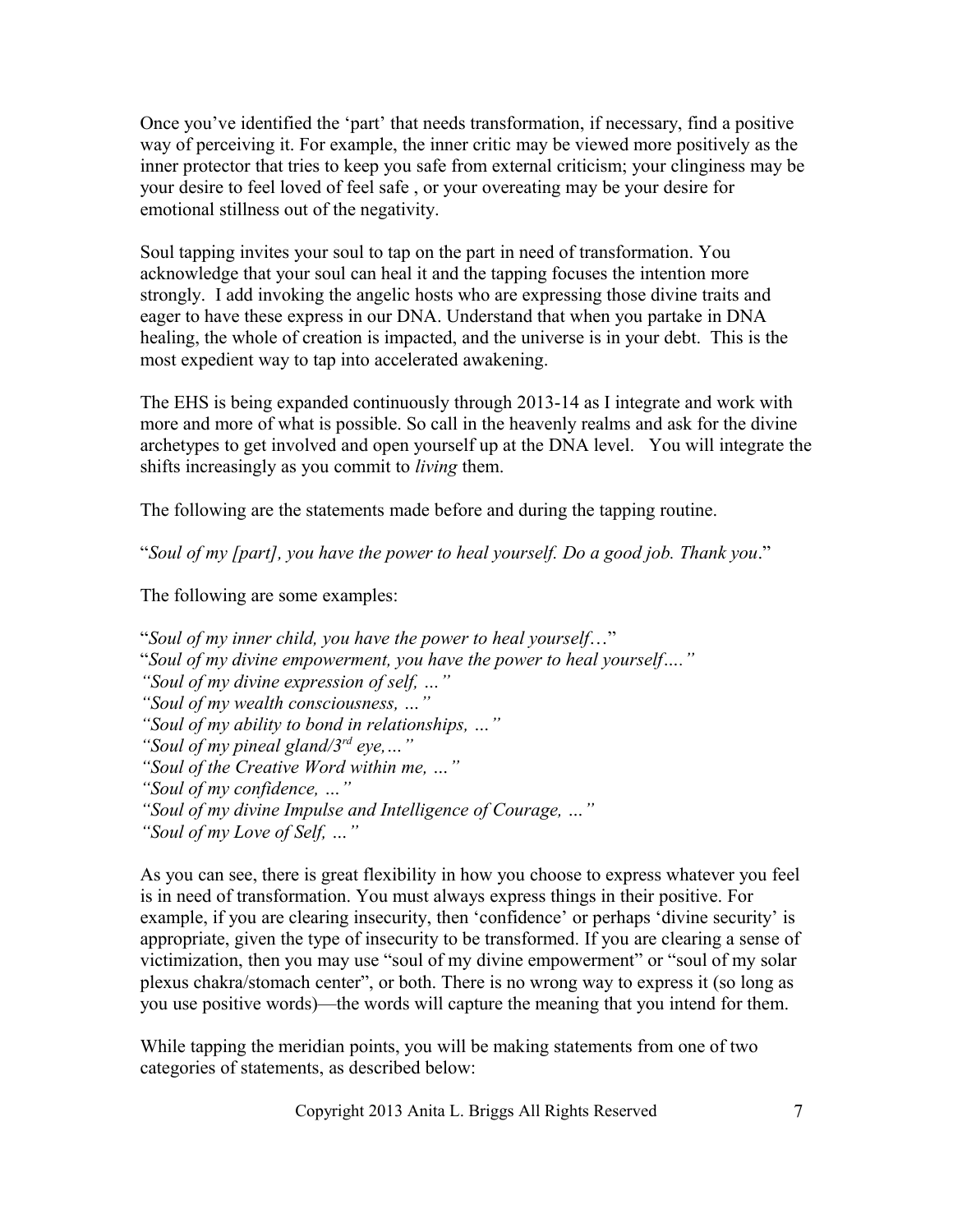a) Soul Tapping/Love Statements

- 1- Soul tapping healing [part].
- 2- Divine light, divine love to my [part]
- 3- I love you my [part]
- 4- You [part] are a tone in the great symphony of my being—I love you

b) Release statements (negative emotions) as determined by your current emotions or the state of your eyes (see above).

Using one of the above examples, the statements would be "*Soul tapping healing my wealth consciousness*" while you think of reaching a consciousness of infinity, "*divine light, divine love to my wealth consciousness*", or "*I love you my wealth consciousness*". "*Wealth consciousness, you are a tone in the great symphony of my being—I love you*".

And that is basically the addition/modification to EFT.

You start out with positive Soul Tapping/Love statements while you focus on the issue or area you are attempting to transform. As you feel your eyes changing, you can either tune into how you feel at present to get an idea of what you are clearing, or you can go strictly by the sensations of energy in your eyes, as described above. As you feel energy in your eyes, switch to emotional release statements, as appropriate, until you feel your eyes changing again. Then go back to Soul tapping/Love statements before doing more releasing.

Cycle through the EFT routine from top of head to gamut point without stopping, until your eyes feel clear. This often happens quite suddenly. When clear, use the Soul tapping/Love statements for a full tapping cycle to make sure your eyes remain clear throughout.

## **Inner Mastery Tools Activations**

The final enhancement to the EFT process is the activation of several key Inner Mastery Tools, through the EHS. This enhancement further accelerates release and clearing at deep levels of causation. I added specific things to cause automatic activation while tapping the points and doing the "Even though...." set up phrase.

You can simply expand the EHS as a Temple around you and the client, acknowledge angelic support, do the Heart expansion process, become proxy for humanity, and ask that all steps be augmented with EHS/IMT activation and that maximum clearing and anchoring into the new creation be carried out. Additionally, you may place a replicate of your EHS in Head, Heart, and Gut, (and DNA) and ask that you draw in all that is needed to support maximal healing in your client in all three centers.